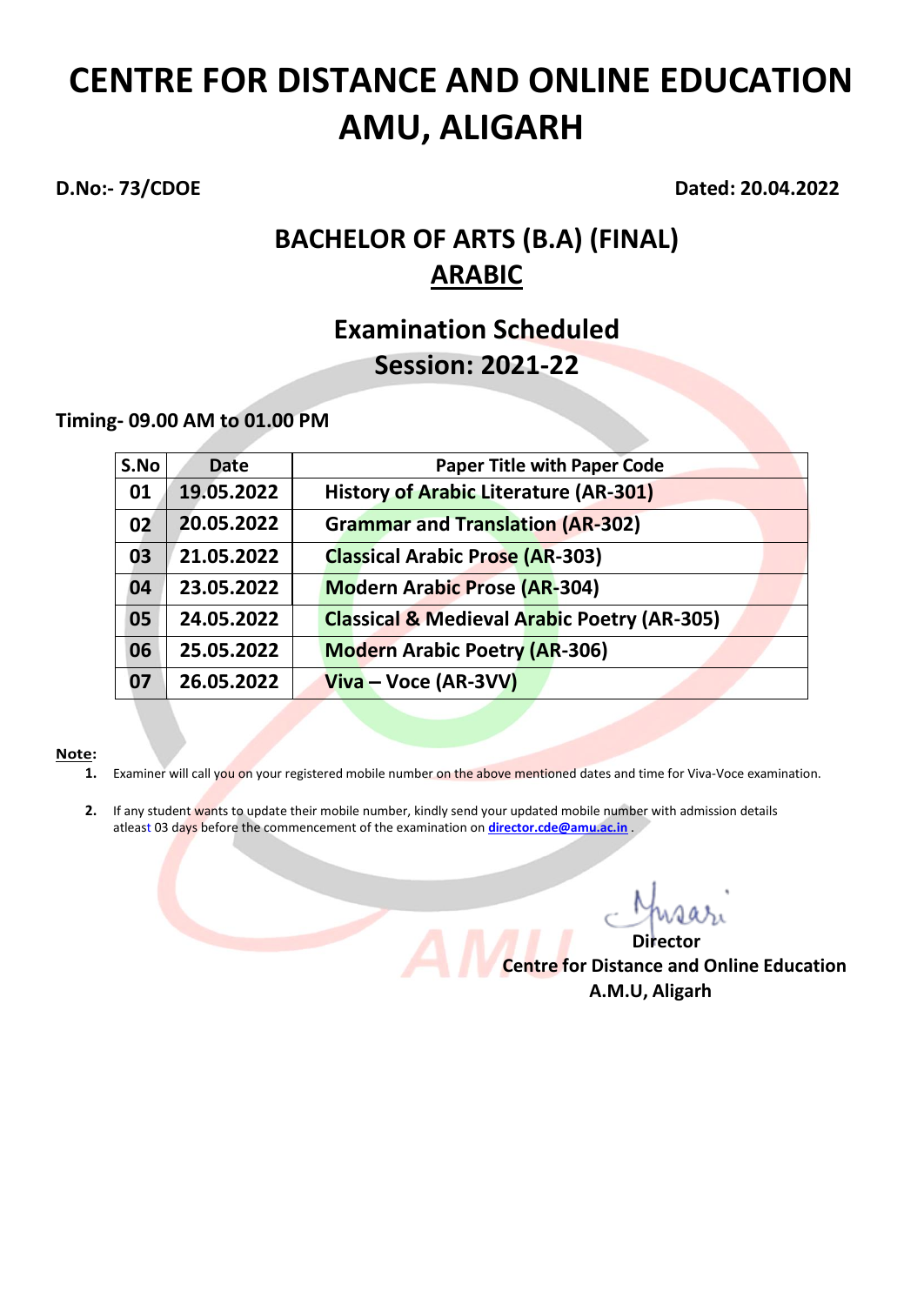**D.No:- 73/CDOE Dated: 20.04.2022**

## **BACHELOR OF ARTS (B.A) (FINAL) HISTORY**

### **Examination Scheduled Session: 2021-22**

### **Timing- 09.00 AM to 01.00 PM**

| S.No | <b>Date</b> | <b>Paper Title with Paper Code</b>     |
|------|-------------|----------------------------------------|
| 01   | 19.05.2022  | Ancient India (Survey) (HS-301)        |
| 02   | 20.05.2022  | <b>Modern India (Survey) (HS-303)</b>  |
| 03   | 21.05.2022  | Age Of Akbar (HS-305)                  |
| 04   | 23.05.2022  | French Revolution (1789-1799) (HS-307) |
| 05   | 24.05.2022  | Rise Of Islam To 661 A.D. (HS-310)     |
| 06   | 25.05.2022  | Modern World (HS-316)                  |
| 07   | 26.05.2022  | $Viva - Voice (HS-3VV)$                |

- **1.** Examiner will call you on your registered mobile number on the above mentioned dates and time for Viva-Voce examination.
- **2.** If any student wants to update their mobile number, kindly send your updated mobile number with admission details atleast 03 days before the commencement of the examination on **[director.cde@amu.ac.in](mailto:director.cde@amu.ac.in)** .

*Director* **Director Centre for Distance and Online Education A.M.U, Aligarh**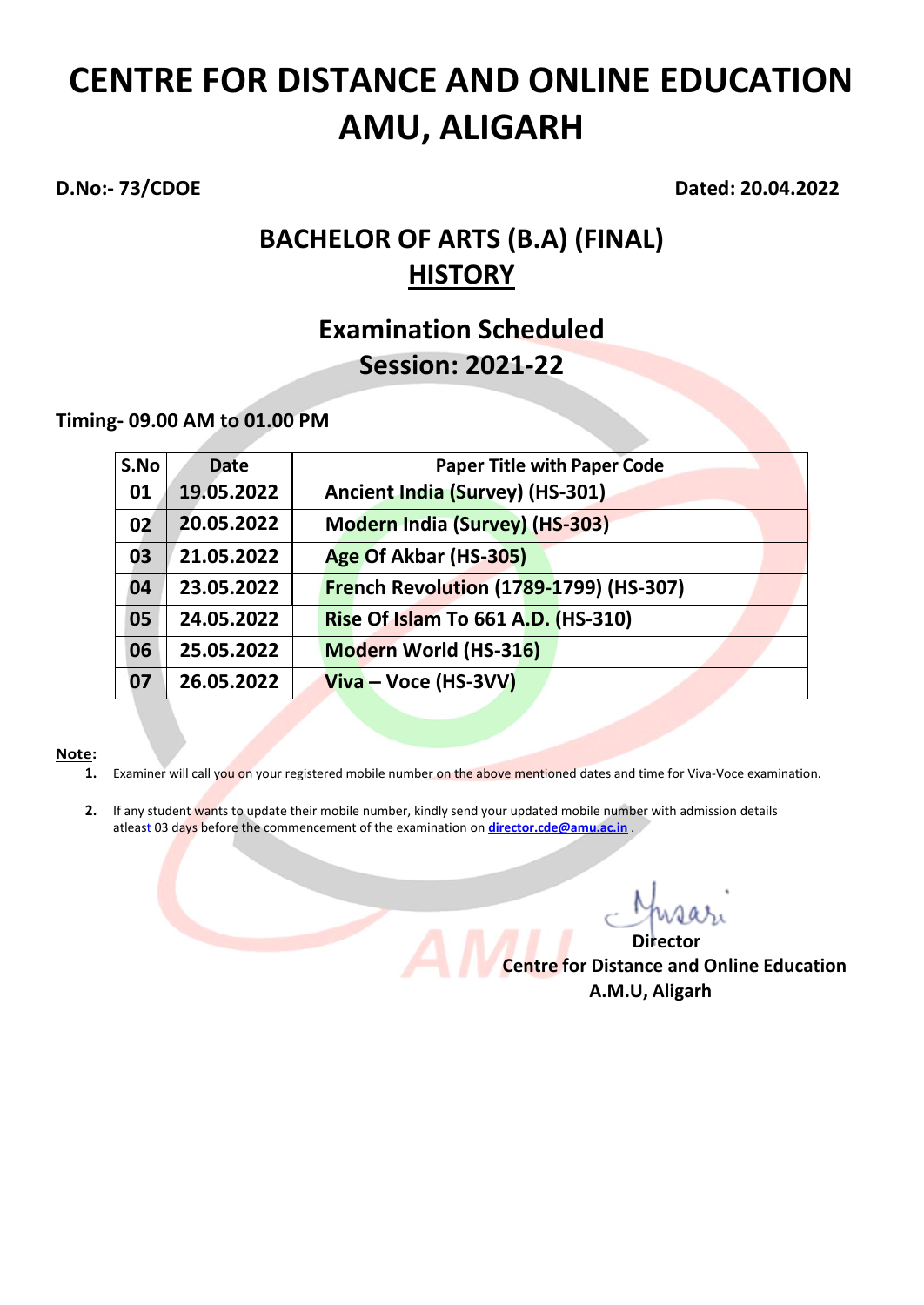**D.No:- 73/CDOE Dated: 20.04.2022**

## **BACHELOR OF ARTS (B.A) (FINAL) POLITICAL SCIENCE**

### **Examination Scheduled Session: 2021-22**

### **Timing- 09.00 AM to 01.00 PM**

| S.No | <b>Date</b> | <b>Paper Title with Paper Code</b>                                                     |
|------|-------------|----------------------------------------------------------------------------------------|
| 01   | 19.05.2022  | <b>Principles of Public Administration with special</b><br>reference to India (PL-301) |
| 02   | 20.05.2022  | <b>International Relations (PL-302)</b>                                                |
| 03   | 21.05.2022  | <b>National Movement and Constitutional</b><br>Development in India (PL-303)           |
| 04   | 23.05.2022  | <b>Foreign Policies of Major Powers (PL-306)</b>                                       |
| 05   | 24.05.2022  | <b>The Studies on Jawahar Lal Nehru (PL-309)</b>                                       |
| 06   | 25.05.2022  | <b>Modern Political Theory (PL-310)</b>                                                |
| 07   | 26.05.2022  | Viva – Voce (PL-3VV)                                                                   |

- **1.** Examiner will call you on your registered mobile number on the above mentioned dates and time for Viva-Voce examination.
- 2. If any student wants to update their mobile number, kindly send your updated mobile number with admission details atleast 03 days before the commencement of the examination on **[director.cde@amu.ac.in](mailto:director.cde@amu.ac.in)** .

المستخدم المستخدم المستخدم المستخدم المستخدم المستخدم المستخدم المستخدم المستخدم المستخدم المستخدم المستخدم ال **Centre for Distance and Online Education A.M.U, Aligarh**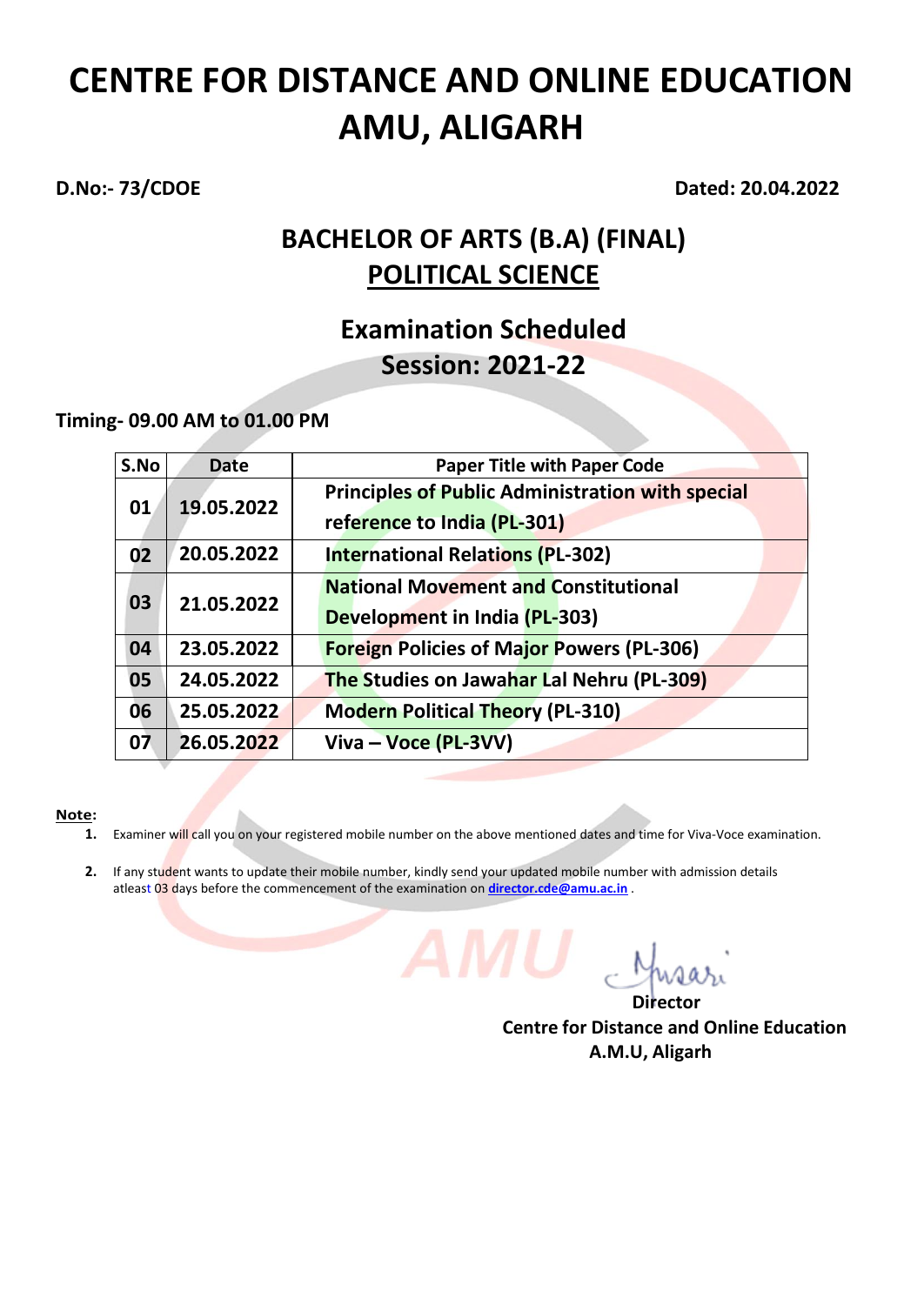**D.No:- 73/CDOE Dated: 20.04.2022**

## **BACHELOR OF ARTS (B.A) (FINAL)**

### **ISLAMIC STUDIES**

### **Examination Scheduled Session: 2021-22**

**Timing- 09.00 AM to 01.00 PM**

| S.No | <b>Date</b> | <b>Paper Title with Paper Code</b>                 |
|------|-------------|----------------------------------------------------|
| 01   | 19.05.2022  | Socio-Religious Development in Arab-East (IS-310)  |
| 02   | 20.05.2022  | <b>Islamic Culture under the Ottomans (IS-320)</b> |
| 03   | 21.05.2022  | <b>Civilization Iran (IS-331)</b>                  |
| 04   | 23.05.2022  | Islam in Africa & Spain (IS-344)                   |
| 05   | 24.05.2022  | <b>Muslim Sects and Thinkers (IS-350)</b>          |
| 06   | 25.05.2022  | <b>Muslim Reform Movements (IS-360)</b>            |
| 07   | 26.05.2022  | Viva – Voce (IS-3VV)                               |

- **1.** Examiner will call you on your registered mobile number on the above mentioned dates and time for Viva-Voce examination.
- **2.** If any student wants to update their mobile number, kindly send your updated mobile number with admission details atleast 03 days before the commencement of the examination on **[director.cde@amu.ac.in](mailto:director.cde@amu.ac.in)** .

 *Director* **Director Centre for Distance and Online Education A.M.U, Aligarh**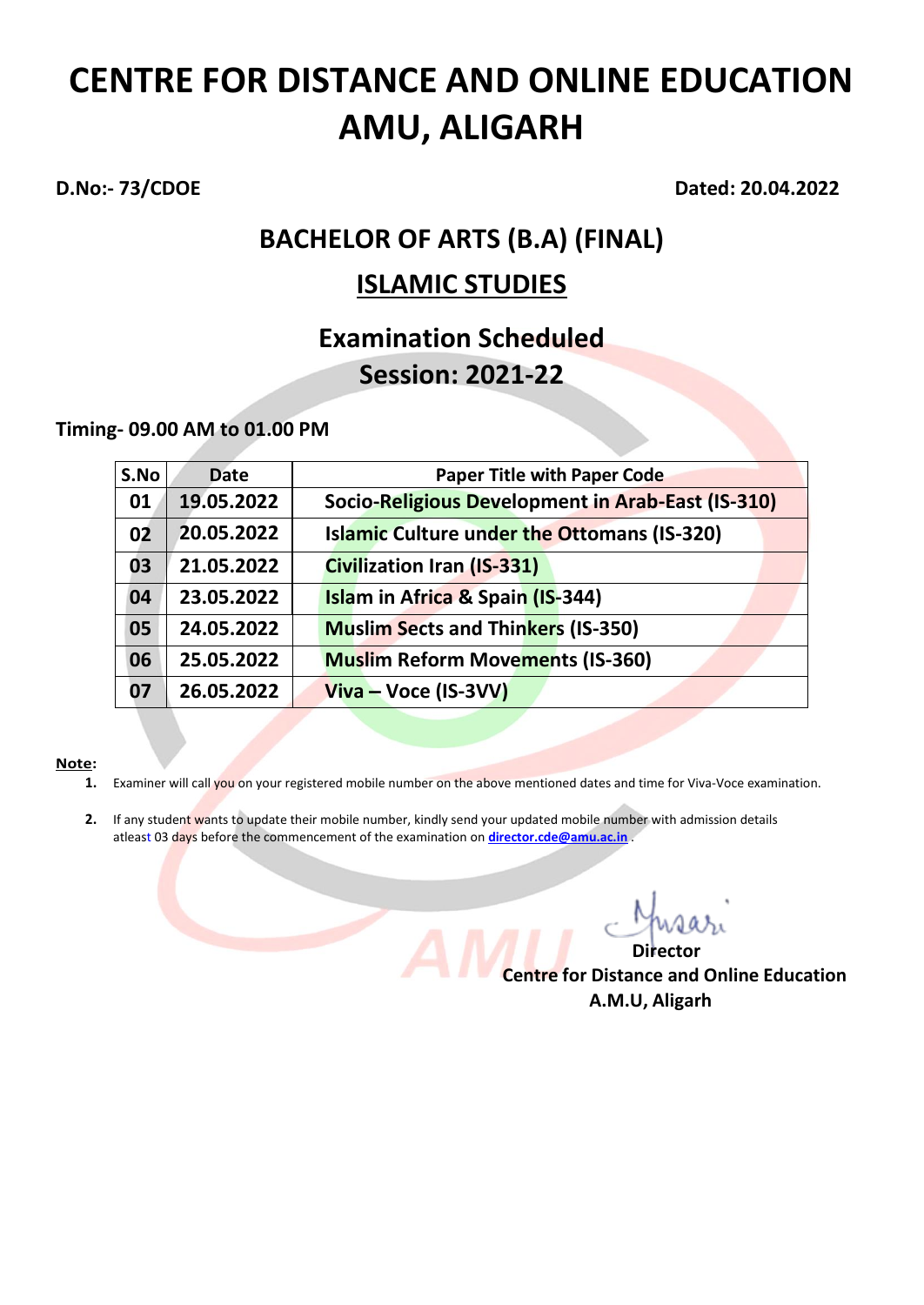**D.No:- 73/CDOE Dated: 20.04.2022**

# **BACHELOR OF ARTS (B.A) (FINAL)**

### **COMMUNICATIVE ENGLISH**

## **Examination Scheduled Session: 2021-22**

**Timing- 09.00 AM to 01.00 PM**

| S.No | <b>Date</b> | <b>Paper Title with Paper Code</b>                  |
|------|-------------|-----------------------------------------------------|
| 01   | 19.05.2022  | <b>Functions and Situations (CE-301)</b>            |
| 02   | 20.05.2022  | <b>English Electronic Media (CE-302)</b>            |
| 03   | 21.05.2022  | <b>English for Business (CE-303)</b>                |
| 04   | 23.05.2022  | <b>Advance Writing &amp; Reading Skill (CE-304)</b> |
| 05   | 24.05.2022  | <b>English in Print Media (CE-305)</b>              |
| 06   | 25.05.2022  | <b>English for Academic Purpose (CE-306)</b>        |
| 07   | 26.05.2022  | $Viva - Voice (CE-3VV)$                             |

- **1.** Examiner will call you on your registered mobile number on the above mentioned dates and time for Viva-Voce examination.
- **2.** If any student wants to update their mobile number, kindly send your updated mobile number with admission details atleast 03 days before the commencement of the examination on **[director.cde@amu.ac.in](mailto:director.cde@amu.ac.in)** .

 *Director* **Director Centre for Distance and Online Education A.M.U, Aligarh**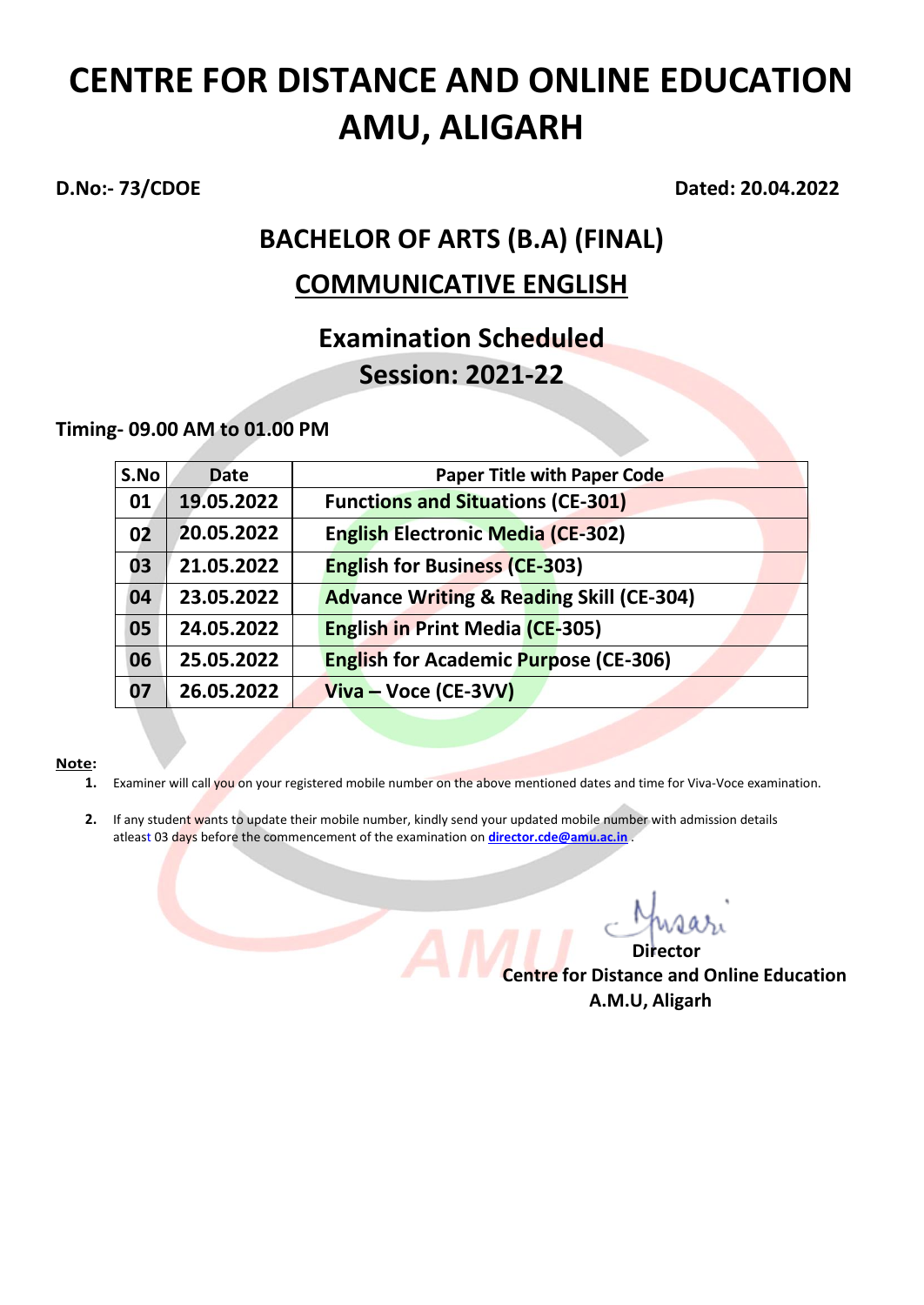**D.No:- 73/CDOE Dated: 20.04.2022**

## **BACHELOR OF ARTS (B.A) (FINAL) ECONOMICS**

### **Examination Scheduled Session: 2021-22**

### **Timing- 09.00 AM to 01.00 PM**

| S.No | <b>Date</b> | <b>Paper Title with Paper Code</b>               |
|------|-------------|--------------------------------------------------|
| 01   | 19.05.2022  | Development and Environmental Economics (EC-301) |
| 02   | 20.05.2022  | <b>Quantitative Techniques (EC-302)</b>          |
| 03   | 21.05.2022  | <b>International Trade (EC-303)</b>              |
| 04   | 23.05.2022  | <b>Public Finance (EC-307)</b>                   |
| 05   | 24.05.2022  | <b>History of Economic Thought (EC-309)</b>      |
| 06   | 25.05.2022  | <b>Agricultural Economics (EC-312)</b>           |
| 07   | 26.05.2022  | $Viva - Voice (EC-3VV)$                          |

- **1.** Examiner will call you on your registered mobile number on the above mentioned dates and time for Viva-Voce examination.
- **2.** If any student wants to update their mobile number, kindly send your updated mobile number with admission details atleast 03 days before the commencement of the examination on **[director.cde@amu.ac.in](mailto:director.cde@amu.ac.in)** .

*Director* **Director Centre for Distance and Online Education A.M.U, Aligarh**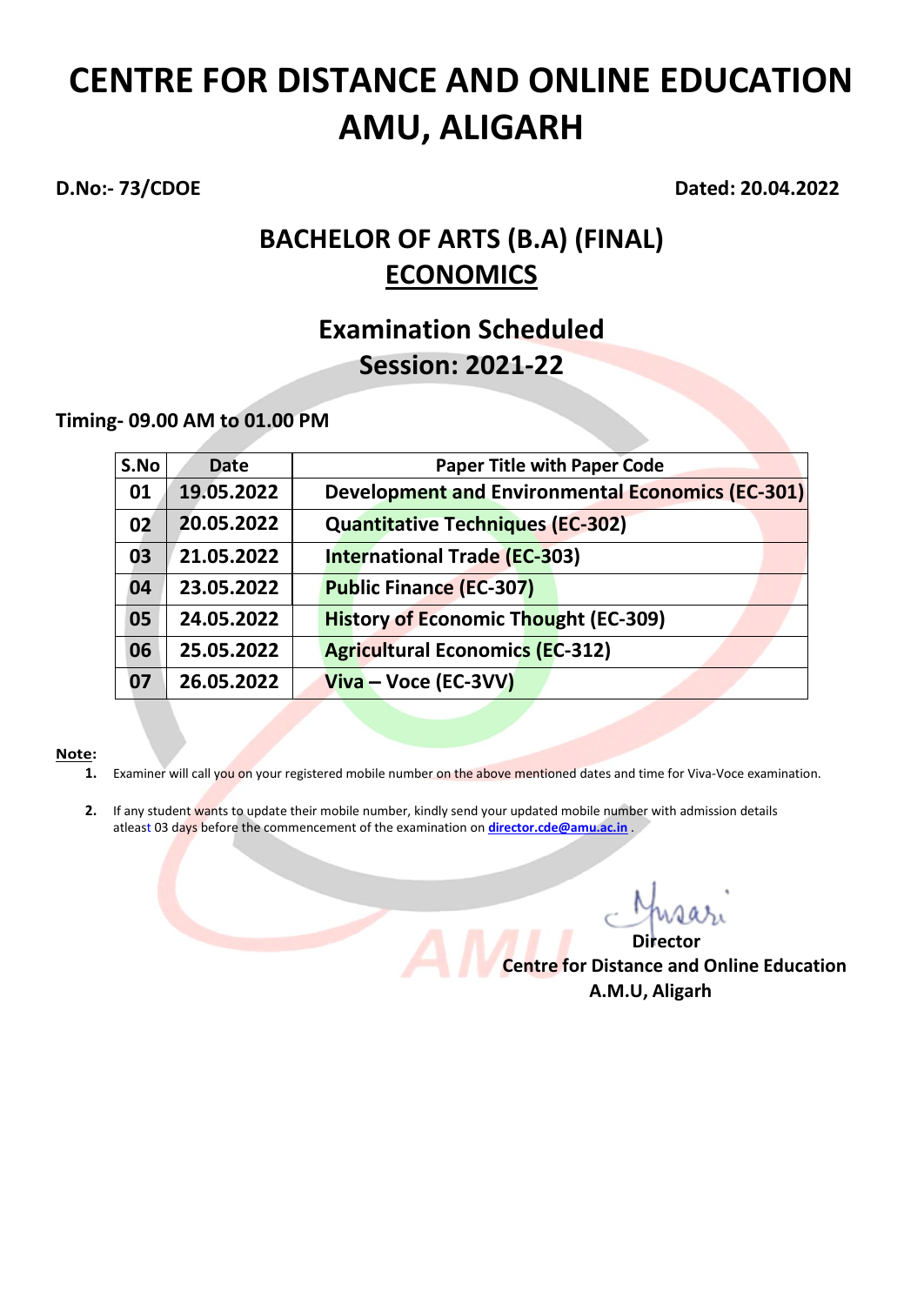**D.No:- 73/CDOE Dated: 20.04.2022**

## **BACHELOR OF ARTS (B.A) (FINAL) HINDI**

### **Examination Scheduled Session: 2021-22**

**Timing- 09.00 AM to 01.00 PM**

| S.No | <b>Date</b> | <b>Paper Title with Paper Code</b>     |
|------|-------------|----------------------------------------|
| 01   | 19.05.2022  | Hindi Bhasha Evam Lipi (HN-301)        |
| 02   | 20.05.2022  | Hindi Sahitya Ki Vidahaein (HN-302)    |
| 03   | 21.05.2022  | <b>Adhunic Hindi Kavya (HN-303)</b>    |
| 04   | 23.05.2022  | <b>Kavya Shastra Parichay (HN-304)</b> |
| 05   | 24.05.2022  | Hindi Nibandh Evam Saranchna (HN-305)  |
| 06   | 25.05.2022  | Hindi Alochna (HN-306)                 |
| 07   | 26.05.2022  | $Viva - Voce (HN-3VV)$                 |

- **1.** Examiner will call you on your registered mobile number on the above mentioned dates and time for Viva-Voce examination.
- **2.** If any student wants to update their mobile number, kindly send your updated mobile number with admission details atleast 03 days before the commencement of the examination on **[director.cde@amu.ac.in](mailto:director.cde@amu.ac.in)** .

*Director* **Director Centre for Distance and Online Education A.M.U, Aligarh**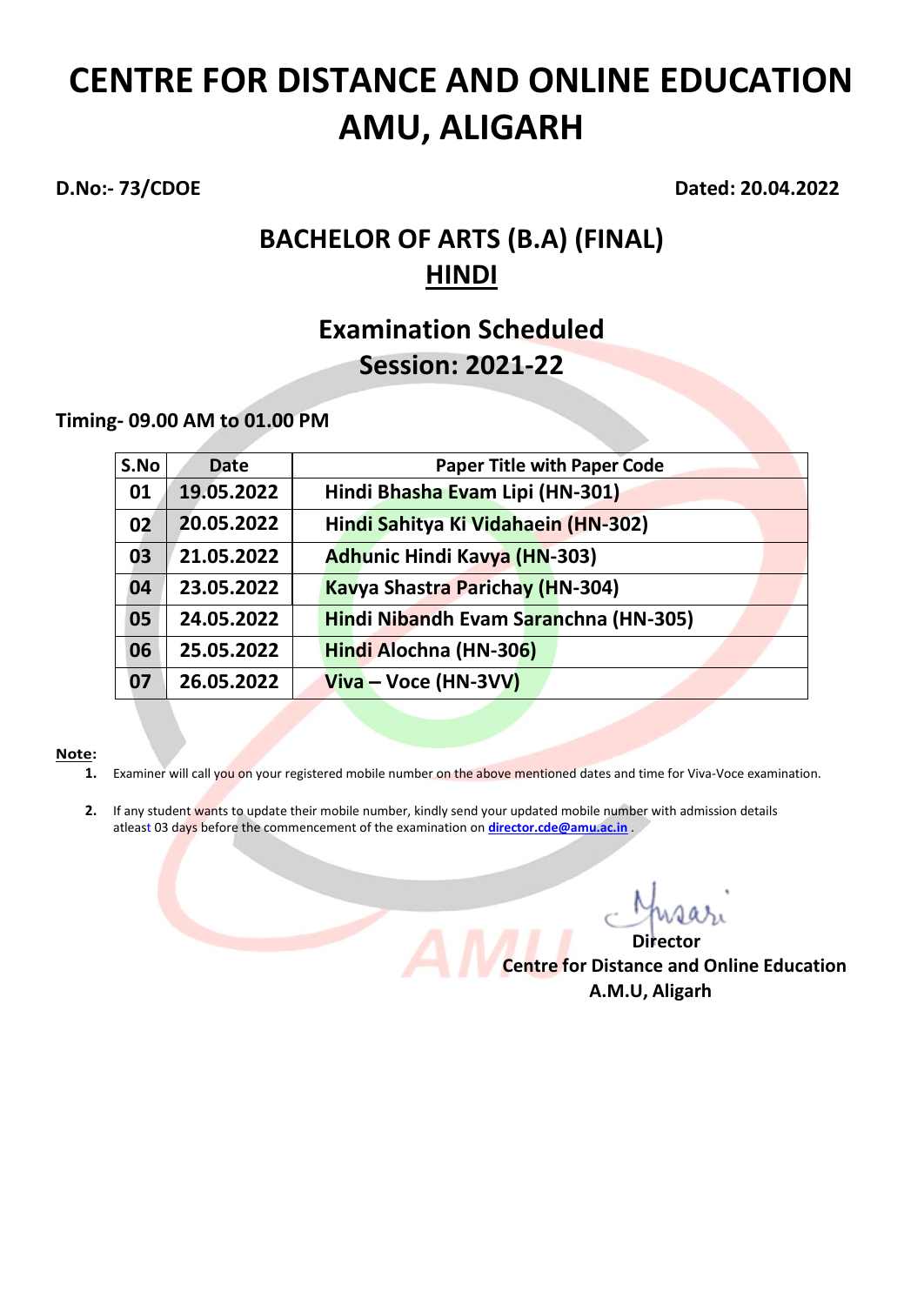**D.No:- 73/CDOE Dated: 20.04.2022**

## **BACHELOR OF ARTS (B.A) (FINAL) PSYCHOLOGY**

### **Examination Scheduled Session: 2021-22**

**Timing- 09.00 AM to 01.00 PM**

| S.No | <b>Date</b> | <b>Paper Title with Paper Code</b>                              |
|------|-------------|-----------------------------------------------------------------|
| 01   | 19.05.2022  | <b>Educational Psychology (PS-301)</b>                          |
| 02   | 20.05.2022  | <b>Child and Adolescent Psychology (PS-302)</b>                 |
| 03   | 21.05.2022  | <b>Abnormal Psychology (PS-303)</b>                             |
| 04   | 23.05.2022  | <b>Basic Counseling &amp; Psychological Assessment (PS-304)</b> |
| 05   | 24.05.2022  | <b>Clinical Psychology &amp; Crime and Delinquency (PS-305)</b> |
| 06   | 25.05.2022  | <b>Cognitive Organizational Psychology and Business</b>         |
|      |             | <b>Strategy (PS-306)</b>                                        |
| 07   | 26.05.2022  | Viva – Voce (PS-3VV)                                            |

### **Note:**

- **1.** Examiner will call you on your registered mobile number on the above mentioned dates and time for Viva-Voce examination.
- **2.** If any student wants to update their mobile number, kindly send your updated mobile number with admission details atleast 03 days before the commencement of the examination on *[director.cde@amu.ac.in](mailto:director.cde@amu.ac.in)*.

*Director* **Director** 

**Centre for Distance and Online Education A.M.U, Aligarh**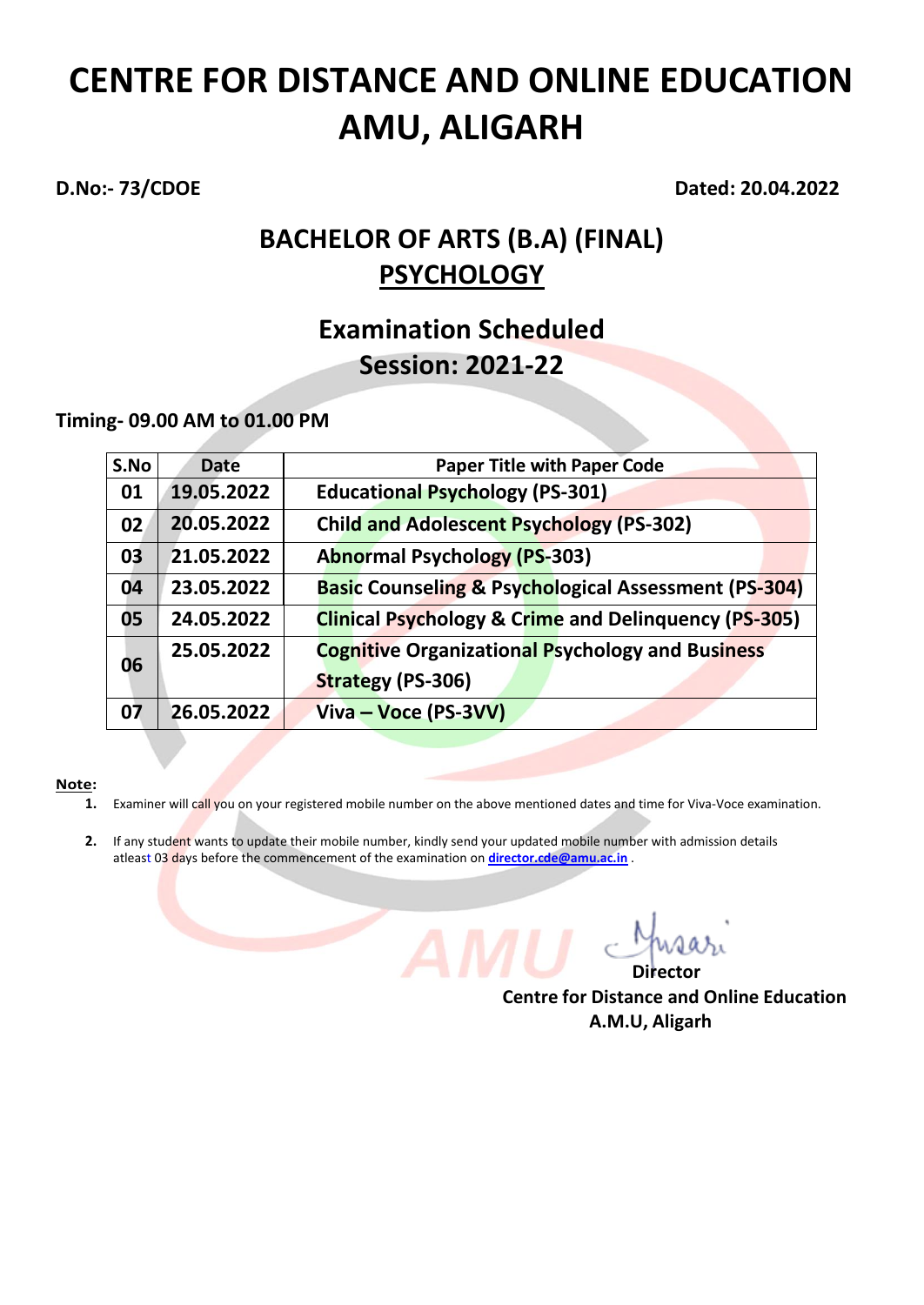**D.No:- 73/CDOE Dated: 20.04.2022**

### **BACHELOR OF ARTS (B.A) (FINAL) SOCIOLOGY**

## **Examination Scheduled Session: 2021-22**

### **Timing- 09.00 AM to 01.00 PM**

| S.No | <b>Date</b> | <b>Paper Title with Paper Code</b>                     |
|------|-------------|--------------------------------------------------------|
| 01   | 19.05.2022  | <b>Introduction To Social Thought (SO-301)</b>         |
| 02   | 20.05.2022  | Research Methodology, Statistics & Field Work (SO-302) |
| 03   | 21.05.2022  | Community Health And Family Planning In India (SO-303) |
| 04   | 23.05.2022  | <b>Indian Social Problems (SO-304)</b>                 |
| 05   | 24.05.2022  | Social Change In India (SO-305)                        |
| 06   | 25.05.2022  | <b>Social Stratification (SO-306)</b>                  |
| 07   | 26.05.2022  | Viva – Voce (SO-3VV)                                   |

### **Note:**

- **1.** Examiner will call you on your registered mobile number on the above mentioned dates and time for Viva-Voce examination.
- **2.** If any student wants to update their mobile number, kindly send your updated mobile number with admission details atleast 03 days before the commencement of the examination on **[director.cde@amu.ac.in](mailto:director.cde@amu.ac.in)** .

 *Director* **Director Centre for Distance and Online Education A.M.U, Aligarh**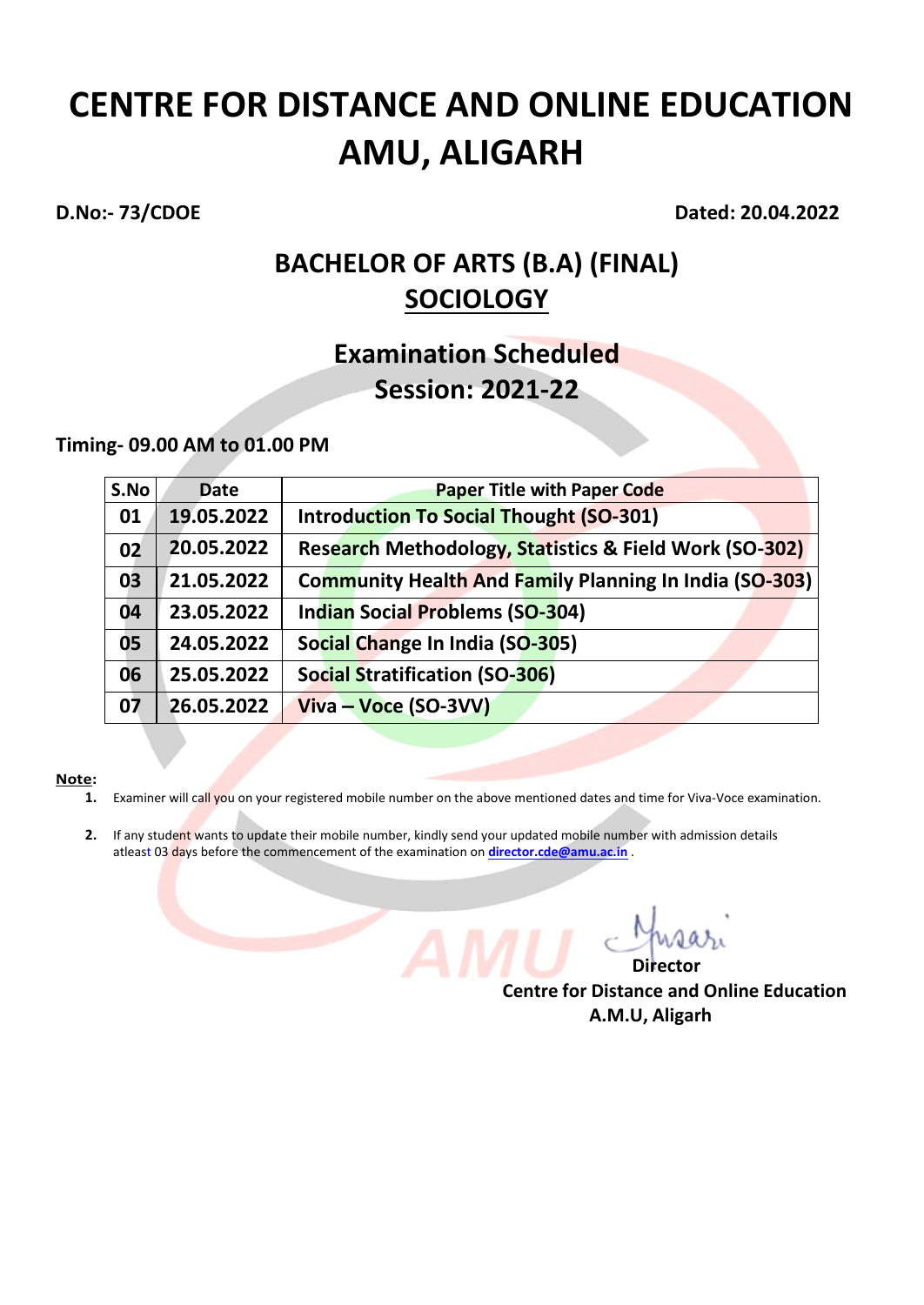**D.No:- 73/CDOE Dated: 20.04.2022**

### **BACHELOR OF ARTS (B.A) (FINAL) SUNNI THEOLOGY**

## **Examination Scheduled Session: 2021-22**

### **Timing- 09.00 AM to 01.00 PM**

| S.No | <b>Date</b> | <b>Paper Title with Paper Code</b>        |
|------|-------------|-------------------------------------------|
| 01   | 19.05.2022  | <b>Tafseer Wa Tareekhe Quran (SU-301)</b> |
| 02   | 20.05.2022  | Hadees Wa Tareekhe Hadees (SU-302)        |
| 03   | 21.05.2022  | Tareekhe Islam (SU-303)                   |
| 04   | 23.05.2022  | Figh wa Faraiz (SU-304)                   |
| 05   | 24.05.2022  | Agaida Islam Wa Mutalla Mazahib (SU-305)  |
| 06   | 25.05.2022  | Saqafat Islam Hind (SU-306)               |
| 07   | 26.05.2022  | Viva – Voce (SU-3VV)                      |

### **Note:**

- **1.** Examiner will call you on your registered mobile number on the above mentioned dates and time for Viva-Voce examination.
- **2.** If any student wants to update their mobile number, kindly send your updated mobile number with admission details atleast 03 days before the commencement of the examination on **[director.cde@amu.ac.in](mailto:director.cde@amu.ac.in)** .

 *Director* **Director Centre for Distance and Online Education A.M.U, Aligarh**